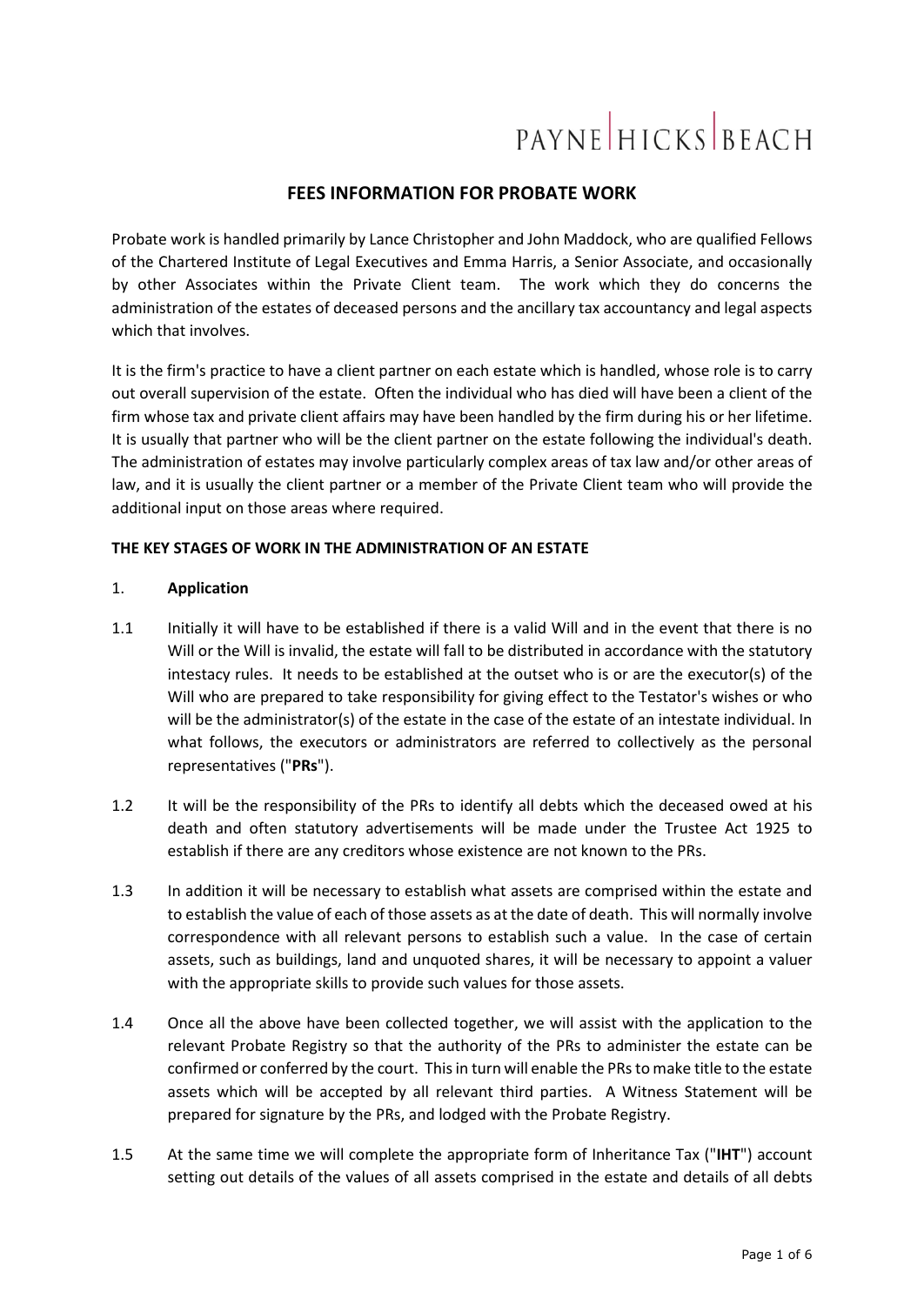owed by the deceased and deductible liabilities, such as funeral expenses. This in turn will enable the IHT liability to be computed. That tax, or a proportion of that tax, will need to be paid before a Grant of Probate or Letters of Administration, known collectively as a Grant of Representation (the "**Grant**") is issued by the relevant Probate Registry. Having regard to the fact that generally estate assets will not be able to be collected in or realised until the issue of a Grant, advice will be given as to how that liability can be funded at that stage, from assets within the estate under the so-called Direct Payment Scheme, by way of loan or otherwise.

# 2. **Administration**

- 2.1 Once a Grant has been issued, we will assist the PRs to call in the estate assets and to effect any sales of assets, which will raise the necessary funds to enable all debts owed by the deceased to be discharged and to meet the cost of any testamentary and administration expenses, including the payment of IHT and any other taxes.
- 2.2 We will assist the PRs in ascertaining, identifying and locating the relevant beneficiaries, whether named in a Will or taking under the rules of intestacy.
- 2.3 We will assist the PRs in the appropriation of particular assets to such beneficiaries, and/or effecting the distribution of the proceeds of sale of such assets.
- 2.4 We will secure that all branches of HMRC will accept that payments have been made to discharge in full any tax liabilities, such as any pre-death Income Tax or Capital Gains Tax, IHT on the estate and Income Tax and Capital Gains Tax on income and gains received or realised during the estate administration. We would ensure that any income distributed to a beneficiary is vouched out to the relevant beneficiaries setting out the amount of Income Tax discharged before receipt, which information will be required by the beneficiary in completing his or her own personal tax return.

### 3. **Accounting**

The final aspect will be the preparation of estate accounts giving details of all information relating to the estate and setting out how the estate is to be distributed amongst the beneficiaries under the terms of the Will or the statutory intestacy rules. Those accounts will be approved by the PRs. In appropriate cases, interim estate accounts will be prepared in the course of the estate administration, so that it will be seen what steps have been taken in the administration of the estate to that date and it will highlight the remaining areas which need to be resolved.

### **COMPLICATIONS IN PARTICULAR CASES**

Certain estates can give rise to particular problems and difficulties, or indeed opportunities, which will involve additional time being spent over and above the work normally required in the administration of an estate:

1. the deceased may not have been up to date with the preparation of personal tax returns during his lifetime and may have no accountant who handled that aspect on his behalf. In those circumstances, we would assist in establishing what income or gains accrued during the period for which no reporting has been made and tax returns will be prepared for submission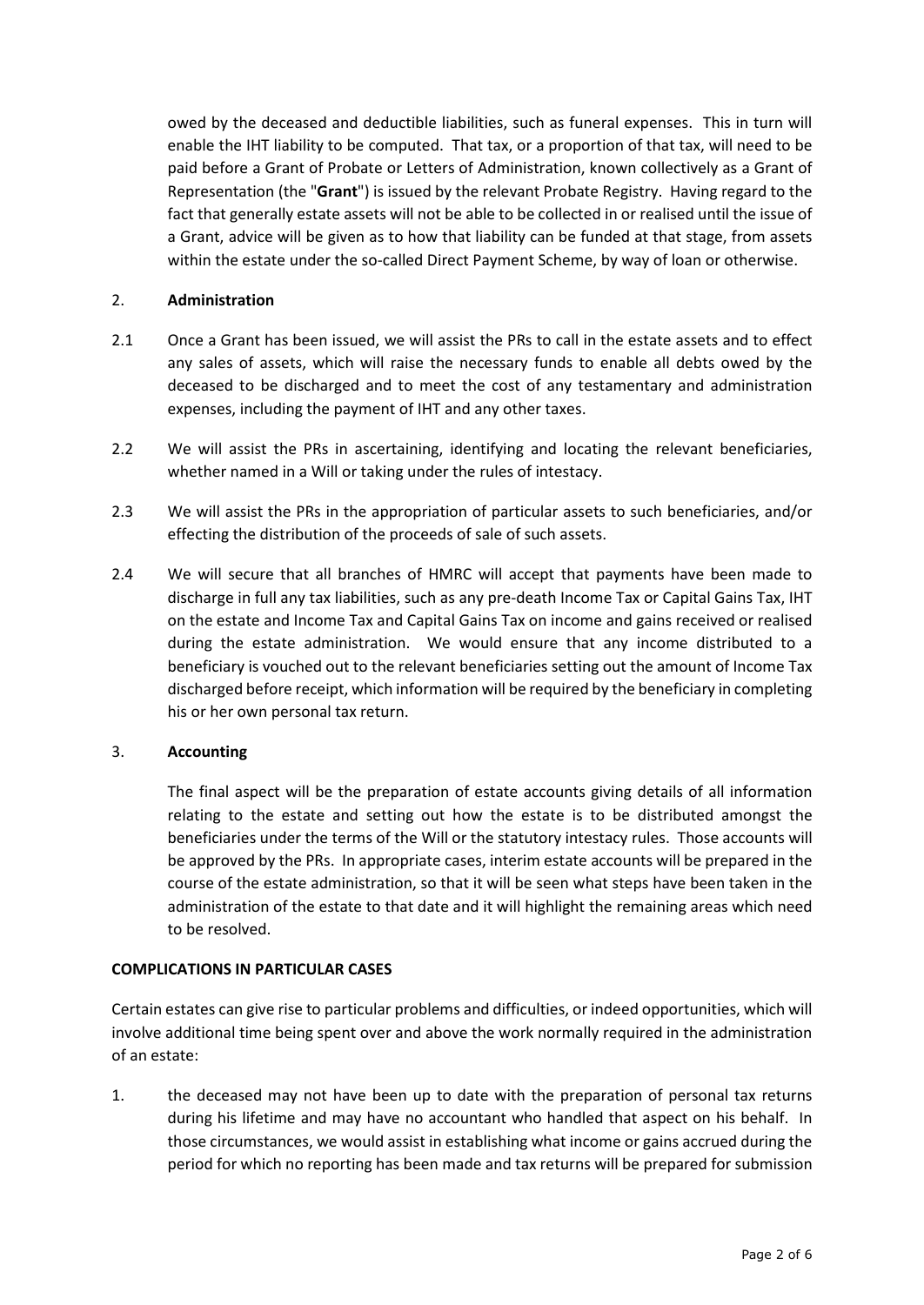to HMRC. When agreement has been reached concerning those liabilities, we would arrange for the discharge of the outstanding tax together with interest and penalties where applicable;

- 2. it is a requirement for PRs to identify what gifts were made by the deceased during the seven year period immediately prior to the death. We will provide assistance in identifying any such gifts and will make appropriate disclosures to HMRC. In certain cases the deceased may have made gifts more than seven years before his death, but the deceased may have enjoyed benefits from the assets which were gifted. This can result in the asset being treated as forming part of the estate for IHT purposes through the application of the reservation of benefit provisions;
- 3. certain estates may include assets which are located outside the UK and it may be necessary for an application to be made to courts outside the UK to make title to those assets. It will be necessary to establish the domicile of the deceased at the date of his death, which will assist to establish whether and to what extent any UK Will can validly dispose of those assets. In addition there are circumstances when an individual was not domiciled in the UK at this death who may be treated for IHT purposes as being so domiciled by virtue of the length of periods of residence in the UK. This can give rise to a deemed UK domicile and can result in a UK IHT liability. If those assets also attract a liability on the death outside of the UK, consideration will need to be given to what extent double taxation relief can be claimed;
- 4. the valuations prepared in relation to estate assets may not be accepted by HMRC for IHT purposes. This can be the case where the estate owns shares in unquoted companies which are not eligible for 100% business property relief and in the case of land and buildings. Negotiations will need to take place with HMRC until a figure can be agreed as to the value as at the date of death;
- 5. specific issues can arise in relation to agricultural estates and interests in businesses in the context of the application of agricultural and business property relief. There can be cases when the availability of either or both of those reliefs or the extent of application of those reliefs will need to be examined and agreed with HMRC;
- 6. the deceased may have had a life interest in a settlement or trust which came to an end on his death. That can give rise to the trust and the estate being aggregated for the purposes of computing the overall IHT liability and the apportionment of the aggregate liability between the estate and the trust or settlement in question;
- 7. in certain cases disagreements may come to light as between the beneficiaries of the estate or between the PRs themselves. This can give rise to contentions that the last Will of the deceased is not valid, because of lack of capacity or undue influence or having been executed incorrectly. In certain cases, a beneficiary may feel that inadequate provision has been made to him or her and the beneficiary in question may decide to make an application to the court for greater provision under the Inheritance (Provision for Family and Dependants) Act 1975;
- 8. there are certain cases when tax planning opportunities will arise following the death. For example, it may be possible for the beneficiaries to gift the whole or part of their entitlements under the Will or intestacy rules within two years of death under a deed of variation. The effect of such a deed is effectively to enable the Will to be altered for IHT and/or Capital Gains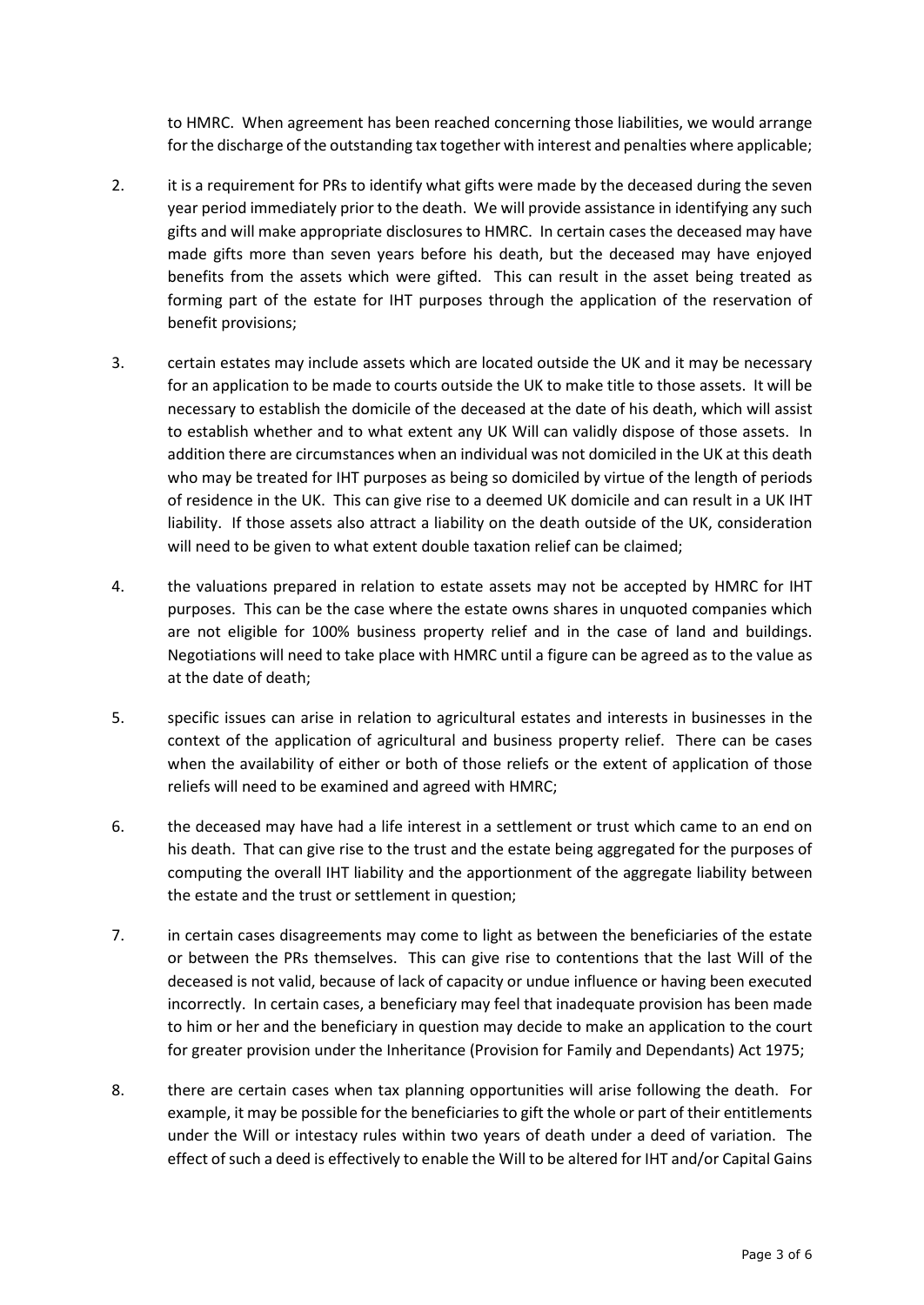Tax purposes with the result that the Will shall be regarded as containing the varied provisions in it; and

9. if an individual creates a discretionary trust in respect of the whole or part of his estate, the PRs will have the opportunity to exercise a power of appointment within two years of death with the result that the effect of such an appointment will be written back into the Will for IHT purposes. Each of these planning opportunities can, in appropriate circumstances, confer potentially significant tax savings.

## **LIKELY TIMESCALES FOR THE KEY STAGES OF THE WORK**

### 1. **Key stage 1: The Application**

The work involved at this stage will vary according to whether there is a valid Will, the size of the estate, the nature and location of the assets, and the ease with which they can be identified and valued. In many cases, we may be relying on other agencies, eg valuers or accountants, or indeed donees of lifetime gifts, for the provision of necessary information.

In simple cases, a Grant may be obtained within 2-3 months from death.

In more complex cases, a Grant may take 3-6 months to deliver.

# 2. **Key stage 2: The Administration**

Variations at this stage can be even more pronounced, according to the complexity of the estate and what enquiries are raised by HMRC on IHT and other pre-death tax issues, and their speed of response, as well as the ease by which the beneficiaries can be located and the estate distributed to them. In certain cases, distributions need to be deferred until the expiry of six months from the date of the Grant, in order to protect PRs from personal liability (to the extent that distributions have passed through their hands) in the event of a successful claim under the Inheritance (Provision for Family and Dependants) Act 1975. In addition, if estate assets are to be sold or transferred, the timescale for this stage will need to factor in the time required for such sale or transfer.

In simple cases, assuming there is no reason to defer distribution, this stage may take 3-6 months from the date of the Grant.

In more complex cases, this stage may take 6-12 months, depending on the resolution of the particular issues involved.

### 3. **Key stage 3: Accounting**

As noted above, in appropriate cases, interim estate accounts may be produced during the Administration stage, and the final accounts when the Administration stage is completed.

### **FEES**

The firm charges primarily by reference to the amount of time spent by the relevant fee earners. The main bulk of the work will be carried out by Lance Christopher, John Maddock or Emma Harris, whose hourly charging rates are £330, £330 and £350 respectively (plus VAT in each case). Depending upon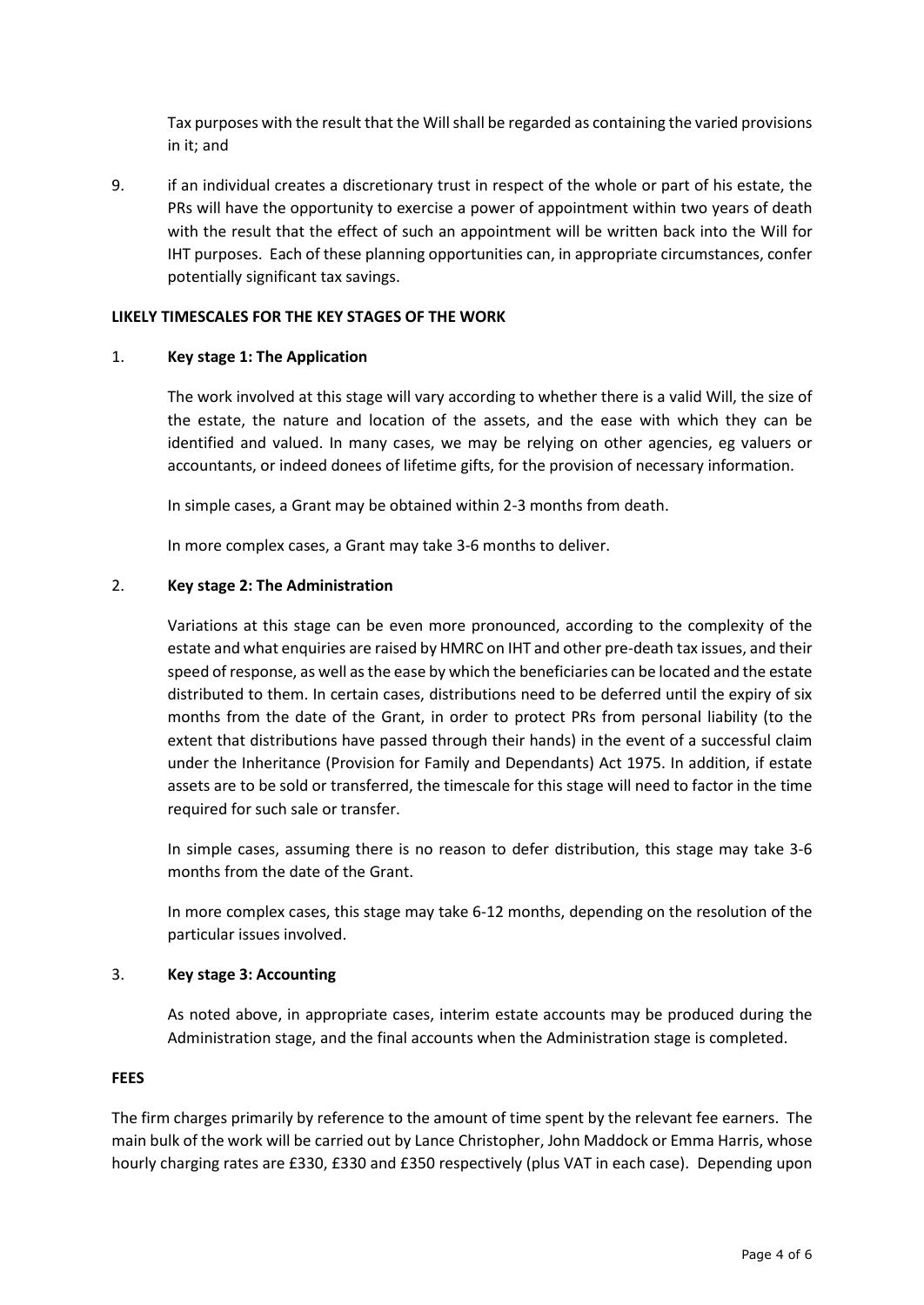the nature of the estate there may be some involvement from the client partner or by a member of the Private Client department who is asked to assist by the client partner. The hourly charging rates for other members of the team range from £300 to £340 (plus VAT). The client partner in question will normally be one of the following:

| <b>Name</b>               | <b>Hourly rate</b> |
|---------------------------|--------------------|
| <b>Martin Paisner CBE</b> | £675               |
| Robert Brodrick           | £580               |
| <b>Rosamond McDowell</b>  | £560               |
| James Bacon               | £560               |
| Frederick Bjørn           | £560               |
| <b>Basil Dixon</b>        | £560               |
| Sam Carver                | £530               |
| Jessica Henson            | £450               |

All of the above figures exclude VAT (currently at 20%) and are correct as at 1 June 2022.

When the firm begins work on the estate administration, it will seek to give an indication of the likely fees for handling the estate administration and if particular problems or difficulties arise along the lines indicated above, the figure quoted may need to be altered and brought to the attention of the PRs. In appropriate cases we will provide an indication of the likely charges for all work done up to the issue of a Grant, by reference to the specific circumstances of the case, and a further indication at that stage, or at monthly or agreed or appropriate intervals thereafter, to cover the work from the issue of the Grant up to the completion of the estate administration.

Experience has indicated that if one is concerned with an estate falling between £1m and £3m, the overall charges are unlikely to exceed 3% of the value of the estate. If the charges were to exceed that level, one would expect to find particular problems or difficulties which had to be resolved over and above what one would expect to find in a straight forward estate administration.

One would not expect the charges to reach such a percentage in the case of very significant estates. It is not necessarily correct that a significant estate can give rise to more significant problems than an estate of more modest size.

Work done on the sale or transfer of particular assets, or to take advantage of post-death tax planning opportunities would not normally be included in the general retainer relating to the estate administration and would be costed out separately and by agreement with the PRs and/or beneficiaries.

### **DISBURSEMENTS**

The administration of an estate may include certain additional costs that are payable to third parties. In most cases, these will be met from assets within the estate. On occasion, the firm may be prepared